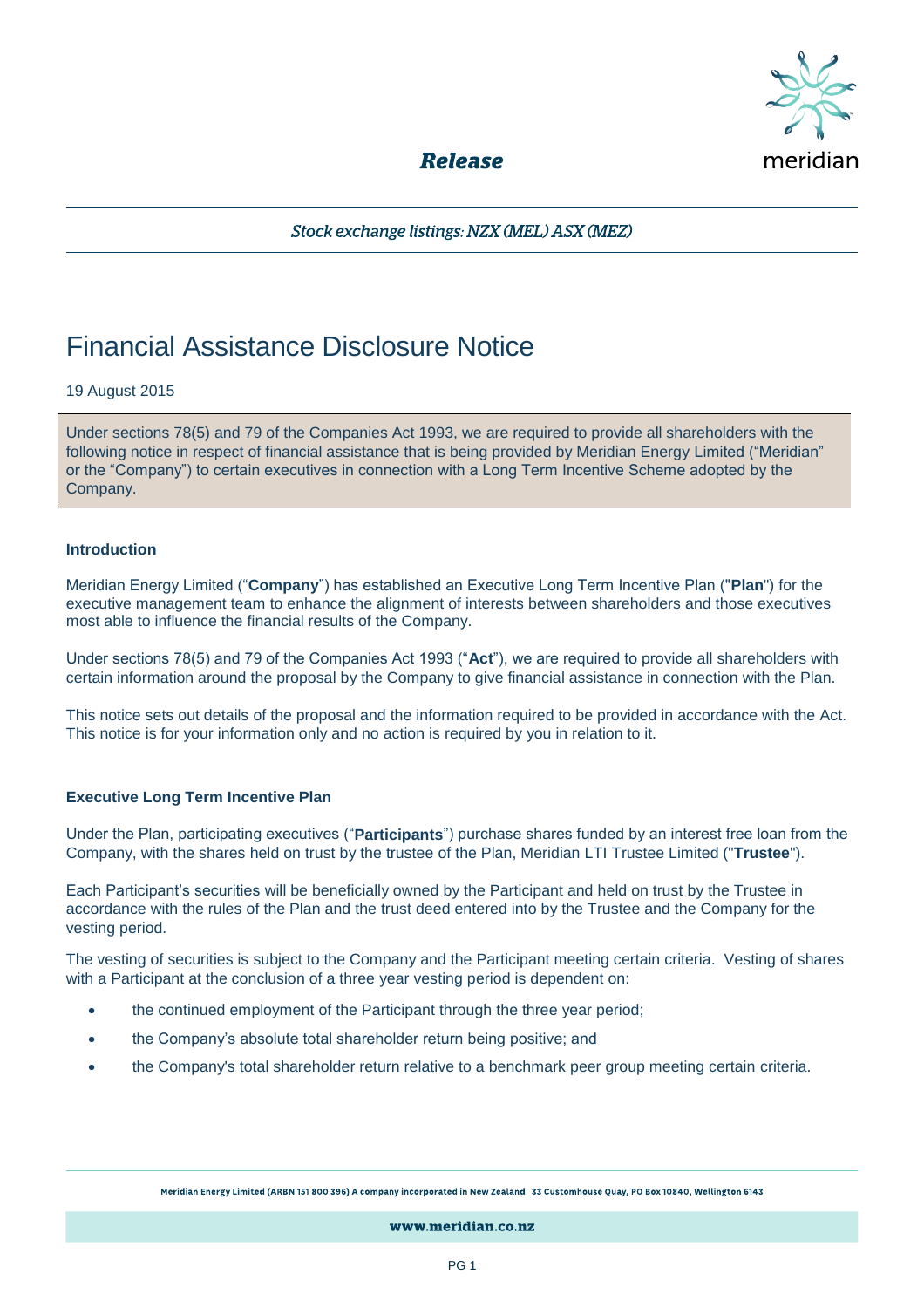More information on the Plan can be found in the Remuneration section of the Meridian Energy Annual Report for the year ended 30 July 2015 at<http://www.meridianenergy.co.nz/investors/>

#### **Board Resolutions**

The directors have authorised the Company providing financial assistance for the acquisition of the Company's shares to the Participants indentified in this disclosure notice, in an amount up to \$1,443,594 in aggregate.

The text of the resolutions of directors passed on 30 July 2015 authorising the Company to provide the financial assistance is as follows:

The Board resolves that:

- 1. The Company provide financial assistance by way of loans advanced to each Participant on the terms set out in the Plan up to the amount set out (in aggregate) in the Schedule.
- 2. The giving by the Company of the financial assistance is in the best interests of the Company.
- 3. The terms and conditions under which the financial assistance is to be given are fair and reasonable to the Company.
- 4. The giving of the financial assistance considered by this resolution is of benefit to those shareholders not receiving the assistance.
- 5. The terms and conditions under which the assistance is given are fair and reasonable to those shareholders not receiving the assistance.
- 6. The Board is satisfied on reasonable grounds that the Company will, immediately after the provision of the financial assistance, satisfy the solvency test set out in section 4 of the Act.
- 7. The Board considers that the Company will receive fair value in connection with the provision of the financial assistance through the receipt of benefits to the Company that will result from offering the employees participation in the Plan, being assistance with staff retention and alignment of the interests of the Participants with the Company and its shareholders.
- 8. Accordingly, the Company is authorised to provide the financial assistance.
- 9. The grounds for the directors' conclusions in relation to resolutions 1, 2, 3, 4, 5, 6 and 7 are that the giving of financial assistance by way of loans to the Participants and other benefits to be provided to the Participants under the Plan, will benefit the Company and its shareholders by attracting and retaining key executives, aligning the interests of participants with those of shareholders and providing executives incentives and rewards which reflect the performance and success of the Company.

Meridian Energy Limited (ARBN 151 800 396) A company incorporated in New Zealand 33 Customhouse Quay, PO Box 10840, Wellington 6143

www.meridian.co.nz